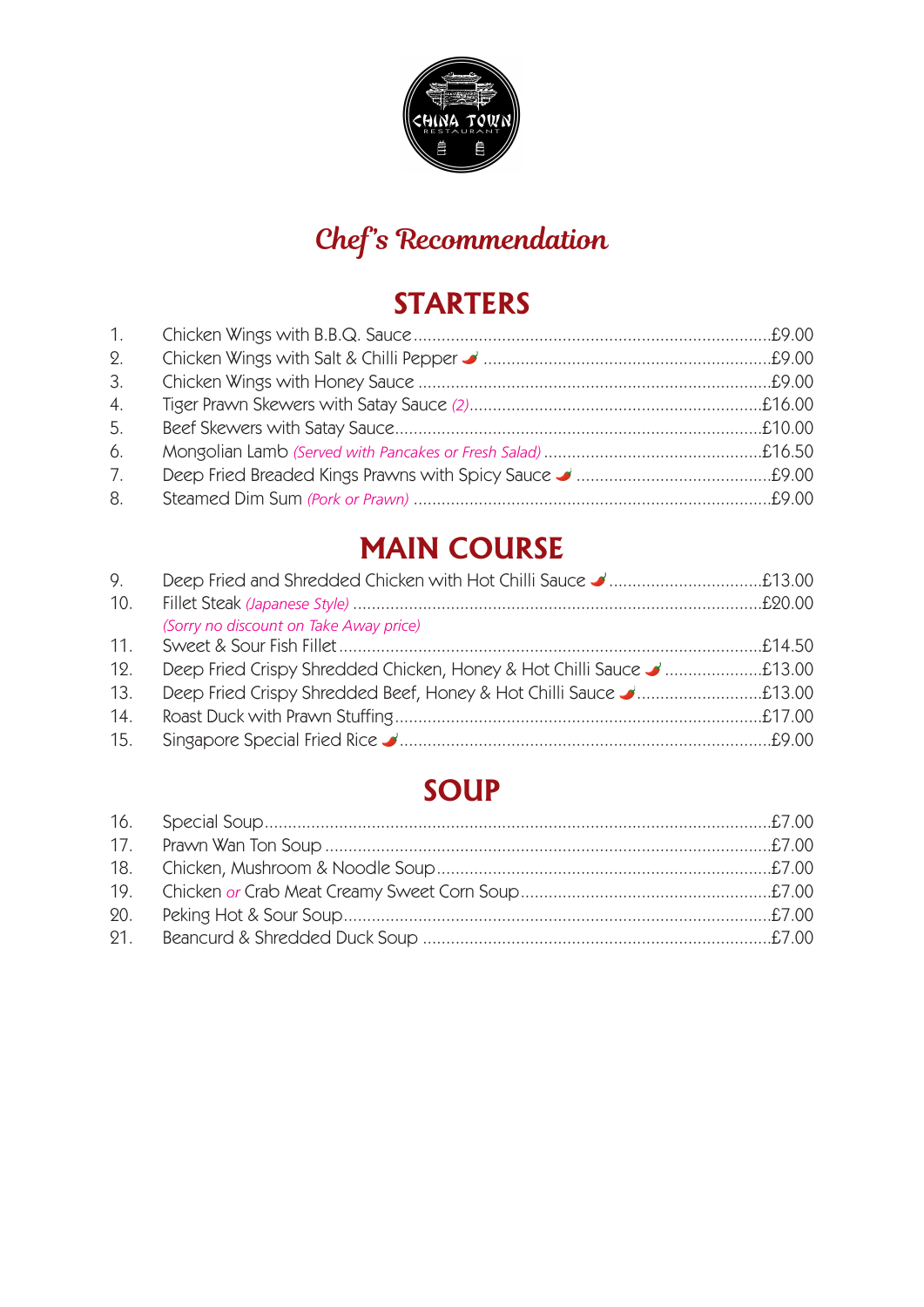

## **APPETISERS**

| 22. |                                               |        |
|-----|-----------------------------------------------|--------|
| 23. | Aromatic Crispy Duck (Served with Pancakes)   |        |
|     | Quarter - £16.50 Half - £25.00 Whole - £42.00 |        |
| 24. |                                               | £16.00 |
| 25. |                                               |        |
| 26. |                                               |        |
| 27. |                                               |        |
| 28. |                                               |        |
| 29. |                                               |        |
| 30. |                                               |        |
| 31. |                                               |        |
| 32. |                                               |        |
| 33. |                                               |        |
| 34. |                                               |        |
| 35. |                                               |        |
| 36. |                                               | .£9.00 |
| 37. |                                               | .£9.00 |
| 38. |                                               |        |
| 39. |                                               | £9.00  |

# **KING PRAWN DISHES**

| 40. |  |
|-----|--|
| 41. |  |
| 42. |  |
| 43. |  |
| 44. |  |
| 45. |  |
| 46. |  |
| 47. |  |
| 48. |  |
| 49. |  |
| 50. |  |
| 51. |  |
| 52. |  |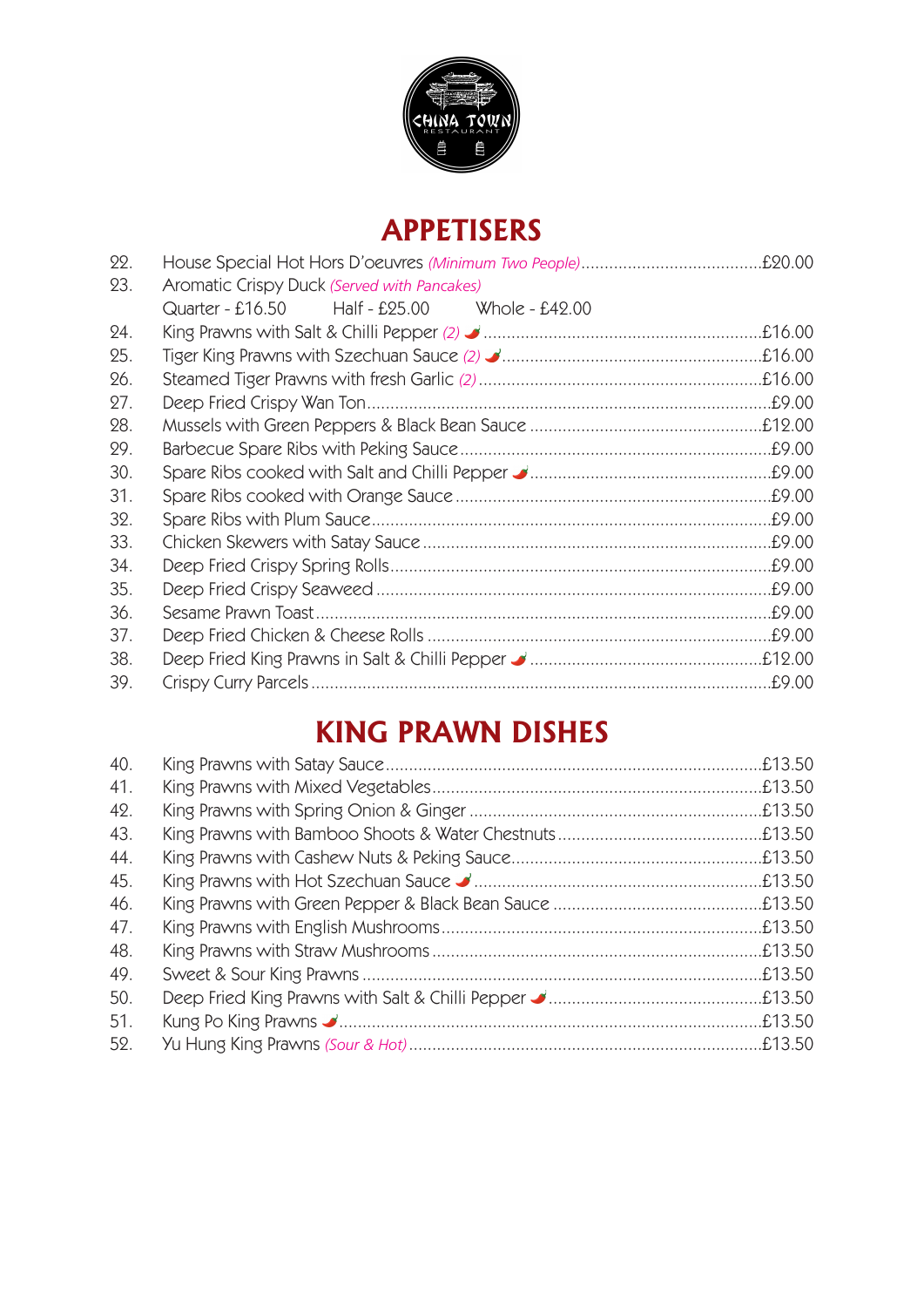

# **SCALLOP DISHES**

# **SQUID DISHES**

### **CHEF'S SPECIAL CHOW MEIN DISHES** (Noodles)

# **SIZZLING DISHES**

# **Special Chef's Recommendations**

| 65. |  |
|-----|--|
| 66. |  |
| 67. |  |
| 68. |  |
| 69. |  |
| 70. |  |
| 71. |  |
| 72. |  |
| 73. |  |
| 74. |  |
| 75. |  |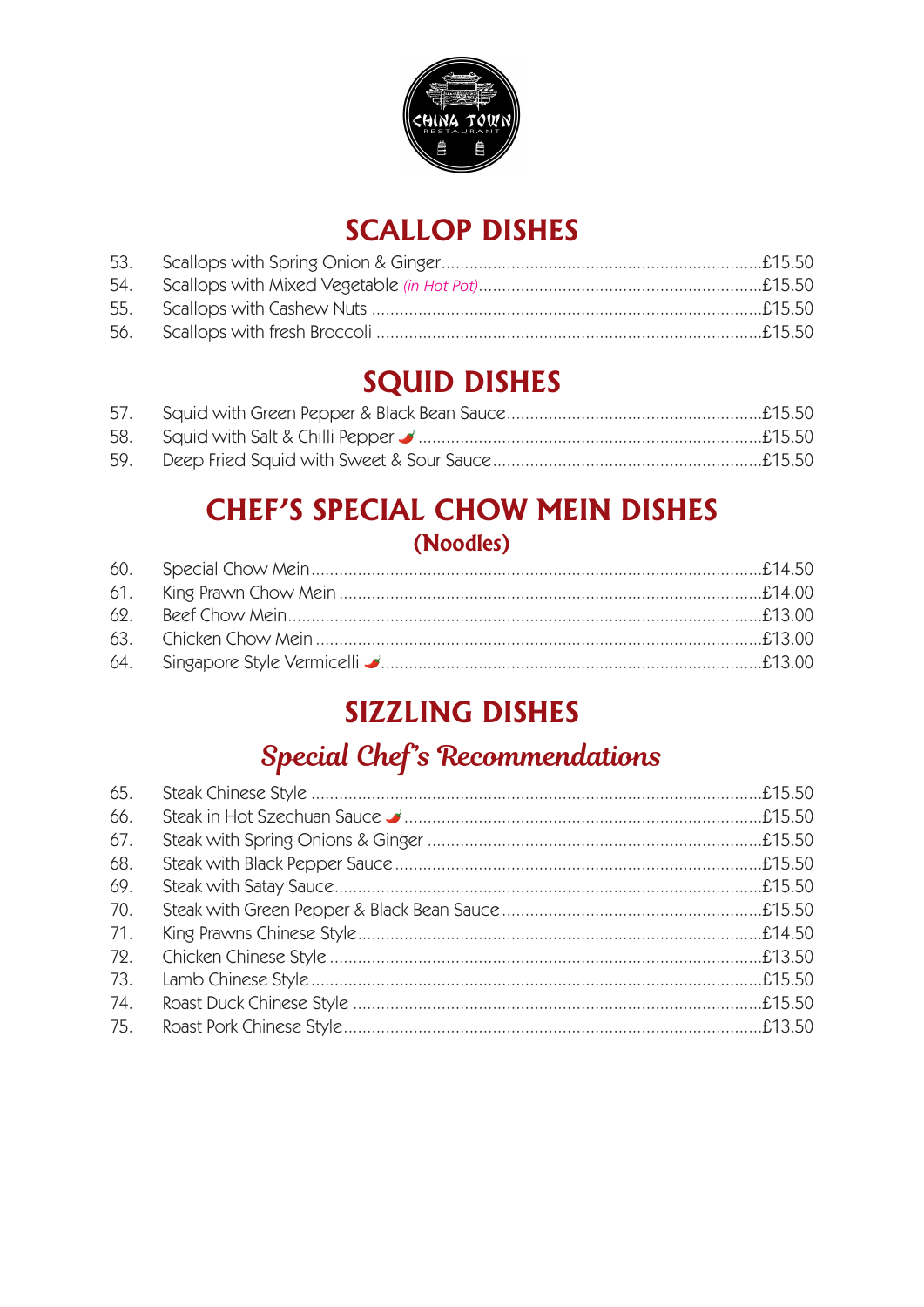

### **BEEF DISHES**

| 76. |  |
|-----|--|
| 77. |  |
| 78. |  |
| 79. |  |
| 80. |  |
| 81. |  |
| 82. |  |
| 83. |  |
| 84. |  |
| 85. |  |
| 86. |  |

### **LAMB DISHES**

| 87. |  |
|-----|--|
| 88. |  |
| 89. |  |

# **PORK DISHES**

| 90. |  |
|-----|--|
| 91. |  |
| 92. |  |
| 93. |  |
| 94. |  |
|     |  |

# **ROAST DUCK DISHES**

| 96.  |  |
|------|--|
| 97.  |  |
| 98.  |  |
| 99.  |  |
| 100. |  |
| 101. |  |
| 102. |  |
|      |  |
|      |  |
|      |  |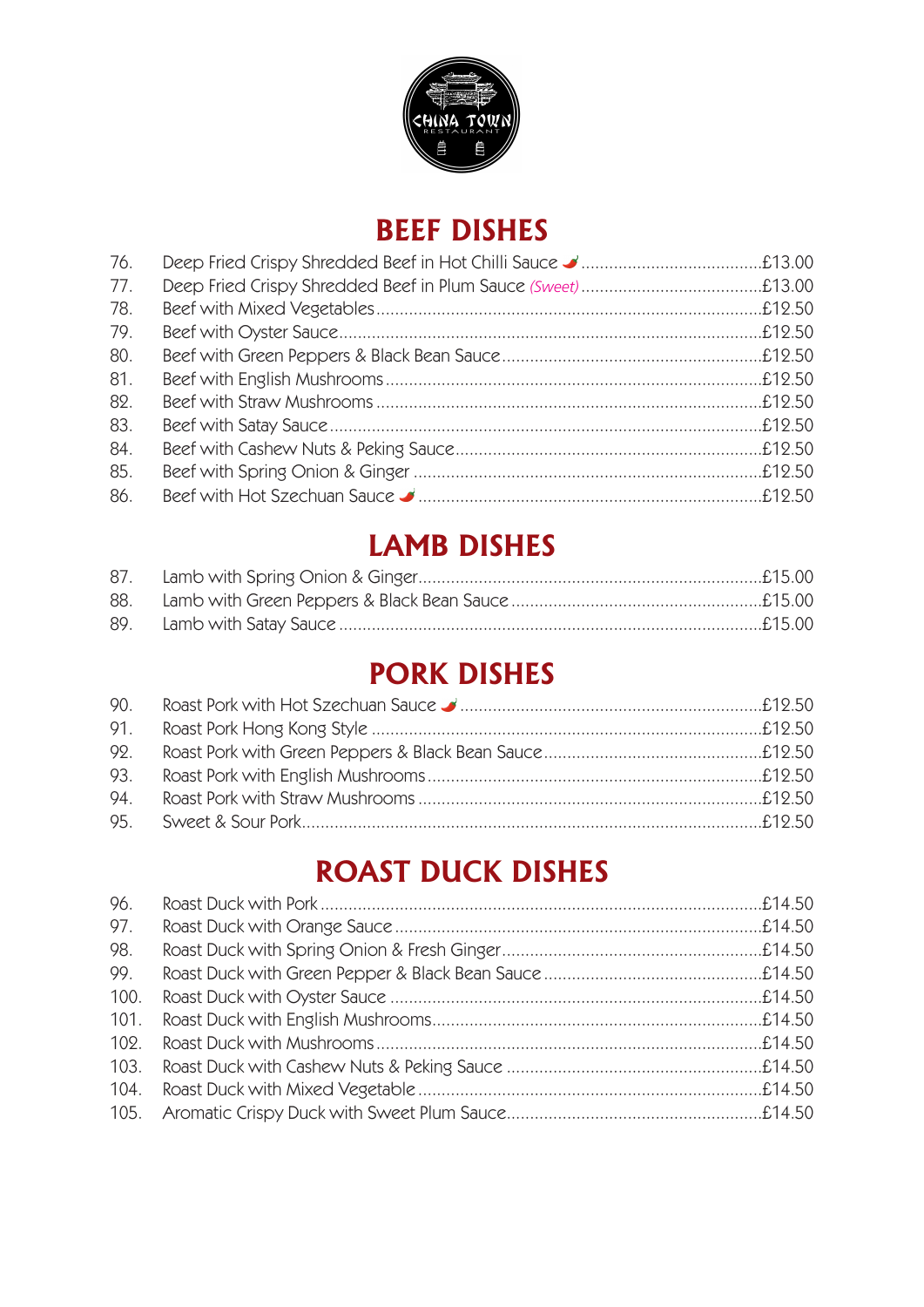

# **CHICKEN DISHES**

| 106. |  |
|------|--|
| 107. |  |
| 108. |  |
| 109. |  |
| 110. |  |
| 111. |  |
| 112. |  |
| 113. |  |
| 114. |  |
| 115. |  |
| 116. |  |
| 117. |  |
| 118. |  |
| 119. |  |

# **CURRY DISHES**

# **RICE DISHES**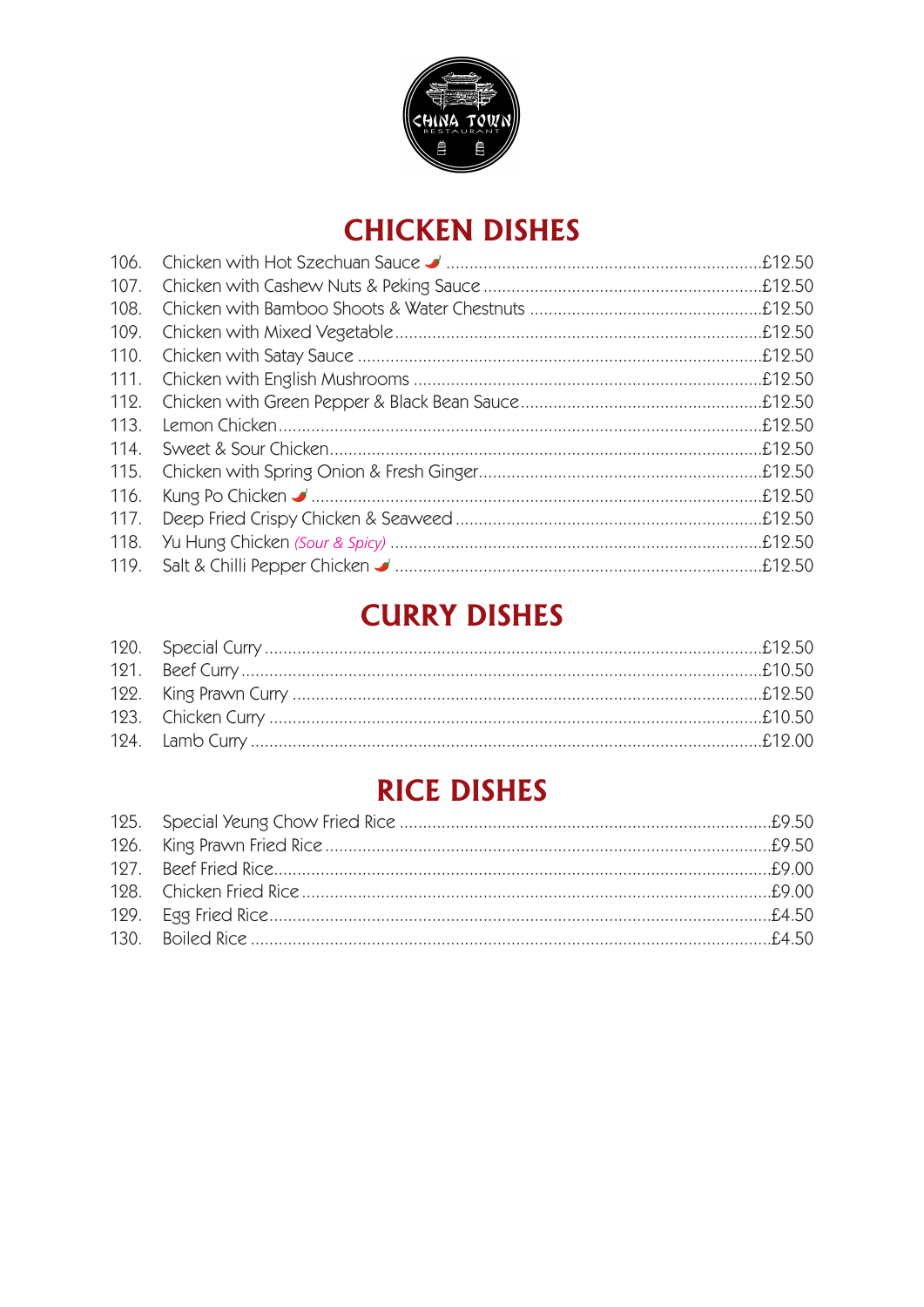

### **SIDE DISHES**

# Vegetarian Dishes **SOUPS**

# **APPETISERS**

### **MAIN DISHES**

# **SPECIAL HOT POT DISHES**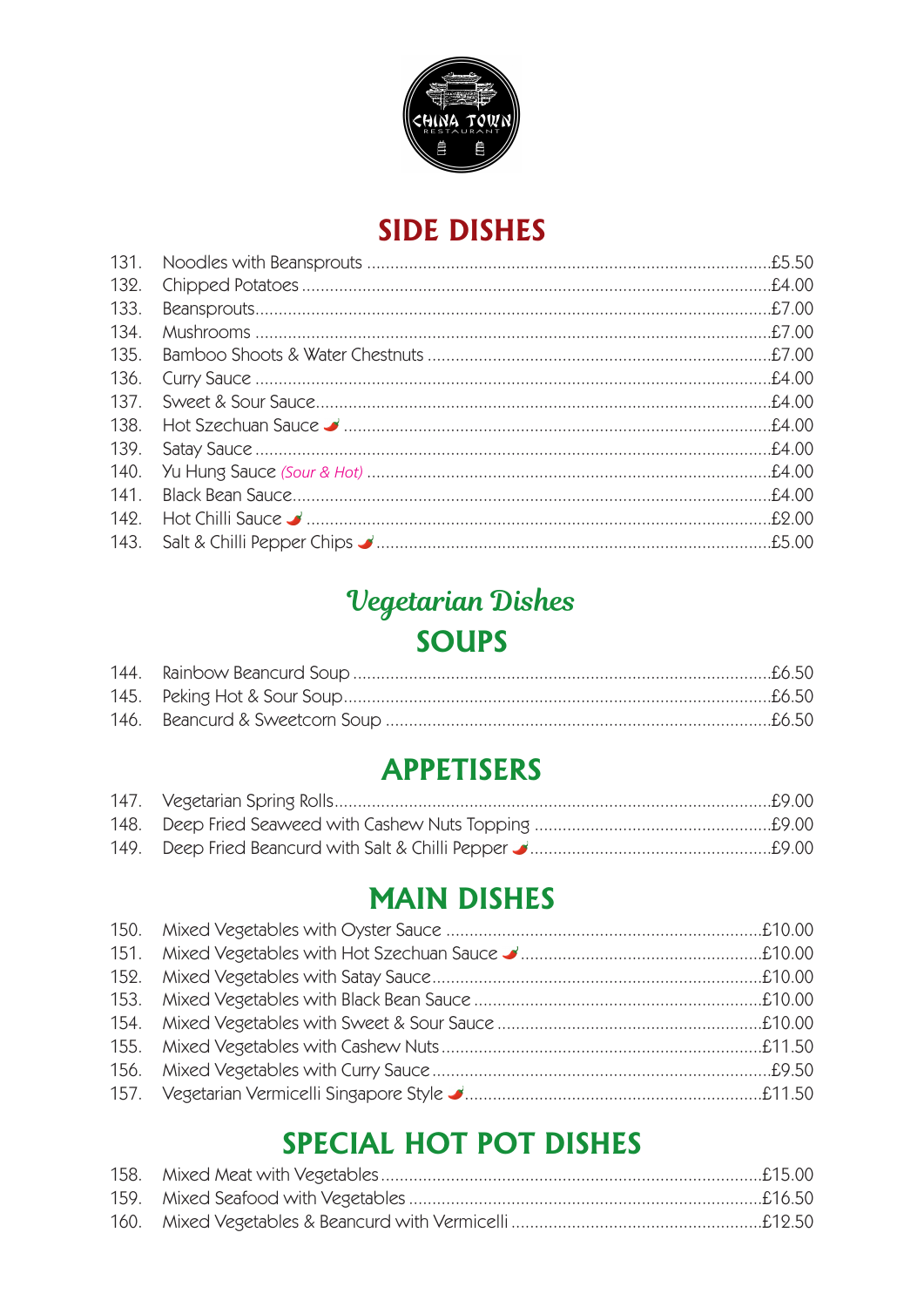

# **Chef's Special Banquets**

#### **This Banquet can be enlarged to accommodate any number of people**

### **Silver Banquet**

For two or three people - £30.80 per head

**Mixed Hors D'oeuvres**

Aromatic Crispy Duck *(Served with Pancake, Fresh Salad & Peking Sauce)*

#### **Main Course**

Beef with Pepper & Black Bean Sauce Salt & Chilli Pepper King Prawn Deep Fried Shredded Chicken with Honey & Hot Chilli Sauce Special Fried Rice

Coffee/Chinese Tea

For four or five people Extra dishes - Sweet & Sour Chicken

#### For six or more people

Extra dishes - Beef with Spring Onion & Fresh Ginger

### **Vegetarian Banquet**

For two or three people - £25.00 per head

**Mixed Hors D'oeuvres** Rainbow Beancurd Soup Vegetarian Mixed Hors D'oeuvres *(Deep Fried Beancurd, Salt & Chilli Pepper, Vegetarian Spring Roll, Crispy Seaweed with Cashew Nuts)*

#### **Main Course**

Sweet & Sour Beancurd Mixed Vegetable & Beancurd with Vermicelli in Hot Pot Mixed Vegetable with Hot Szechuan Sauce Egg Fried Rice *or* Steamed Boiled Rice

Coffee/Chinese Tea